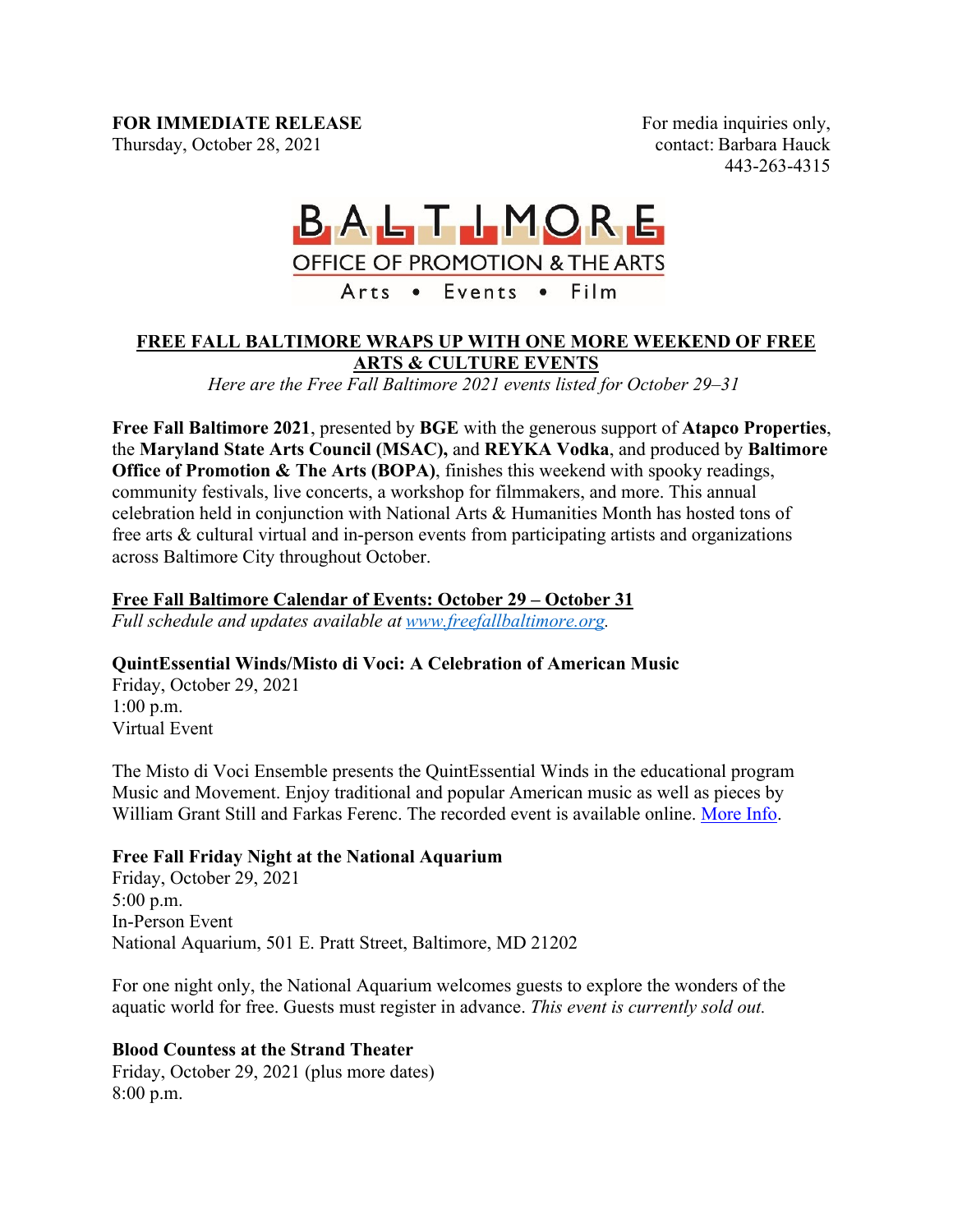In-Person & Virtual Event The Strand Theater, 5426 Harford Road, Baltimore, MD 21214

The regional premiere of *Blood Countes*s by Kelleen Conway Blanchard opens at the Strand Theater and runs through Nov. 14, 2021. As part of Free Fall, a limited number of tickets are offered to the public free of charge. To claim your free tickets, use the code FREEFALL21 at checkout. More Info.

#### **Spooky Read-Aloud at The Dell**

Friday, October 29, 2021 7:00–10:00 p.m. In-Person Event Wyman Park Dell, 2929 N. Charles Street, Baltimore, MD 21218

Bring marshmallows, graham crackers, and chairs or blankets to relax around the firepit on the beautiful lawn space at the Wyman Park Dell for a night of spooky readings. More Info.

#### **Baltimore Children's Choir: Baltimore, You Are Beautiful**

Saturday, October 30, 2021 11:00 a.m. In-Person Event Baltimore Museum of Industry, Outdoor Pavilion, 1415 Key Highway, Baltimore, MD 21230

Join the Baltimore Children's Choir for a free, family-friendly, outdoor musical performance. Performers will present a varied program with something for everyone! More Info.

#### **Baltimore Filmmakers Collective: What Are Film Festivals Looking For?**

Saturday, October 30, 2021 12:00–2:00 p.m. In-Person Event The Parkway Theatre, 5 North Ave., Baltimore, MD 21201

Come learn what makes a successful submission from members of the Baltimore Filmmakers Collective and Maryland Film Festival alumni. The program will follow an open screening format. Panelists include Eric Cotten, Dina Fiasconaro, and Richard Chisholm. Registration is required. More Info.

#### **Catherine's Family and Youth Services Inc.: Free Fall Family Harvest Festival**

Saturday, October 30, 2021 12:00–3:00 p.m. In-Person Event James D. Gross Recreation Center, 4600 Lanier Avenue, Baltimore, MD 21215

Come dressed in your favorite costume, enjoy a free lunch, candy bags, take home cookie decorating kits, pumpkin picking, pony rides, fall crafts, petting zoo, and more. Prizes will be given for the best costume. No registration required. More Info.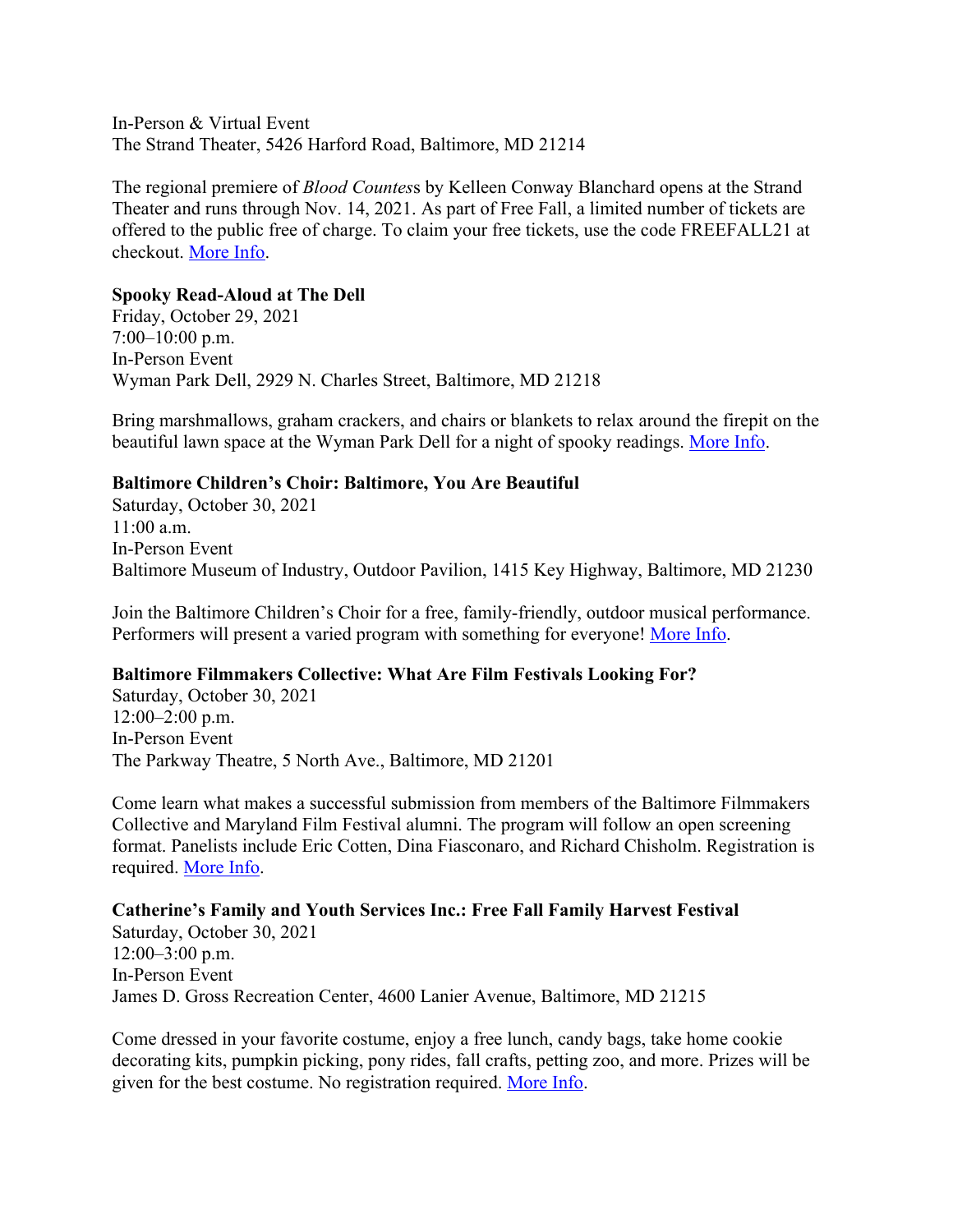#### **Fleesie Hubbard: Cut-Up & Collage!**

Saturday, October 30, 2021 1:00–3:00 p.m. In-Person Event Showroom at Motor House, 120 W. North Avenue, Baltimore, MD 21201

Presented by Fleesie Hubbard and Jonathan Knox, "Cut-Up & Collage!" is a fun, interactive afternoon of collaging in the Station North Arts District. All creative supplies will be provided, but feel free to BYOM (bring your own magazines). Drinks & small plates available will be  $\omega$ Showroom Cafe throughout. *This event is currently sold out.* More Info.

#### **Hot Sauce Collective: Hot on the Block**

Saturday, October 30, 2021 3:00–8:00 p.m. In-Person Event Motor House, 120 W. North Avenue, Baltimore, MD 21201

This event will be held in Graffiti Alley behind the Motor House. It will be an outdoor gallery pop-up style show, and Motor House will be open with drinks and music. More Info.

#### **Young Adult Community Organizers of Baltimore (YACOs): Fall-o-ween**

Saturday, October 30, 2021 4:30–9:00 p.m. In-Person Event Better Waverly Sculpture Garden, 808-814 Homestead Street, Baltimore, MD 21218

A celebration of all things fall, the second annual "Fall-o-ween" will have pumpkin painting, smores, snacks, games, and costume prize giveaways! The feature film for the evening will be *Cruella.* All participants are asked to wear costumes, masks, and social distance. More Info.

#### **Bryan Robinson: The Black Genius Art Show**

Saturday, October 30, 2021 5:00–8:00 p.m. In-Person Event 1341 Bayard Street, Baltimore, MD 21230

The Black Genius Art Show is hosting a PHILM + PHASHION EXPEREINCE. Come witness an evening of slick, creative cartoon couture. More Info.

#### **Eric Hicks: Smoothies & Groovies**

Sunday, October 31, 2021 12:00–6:00 p.m. In-Person Event The Cahoots Brothers, 300 W. 29th Street, Baltimore, MD 21211